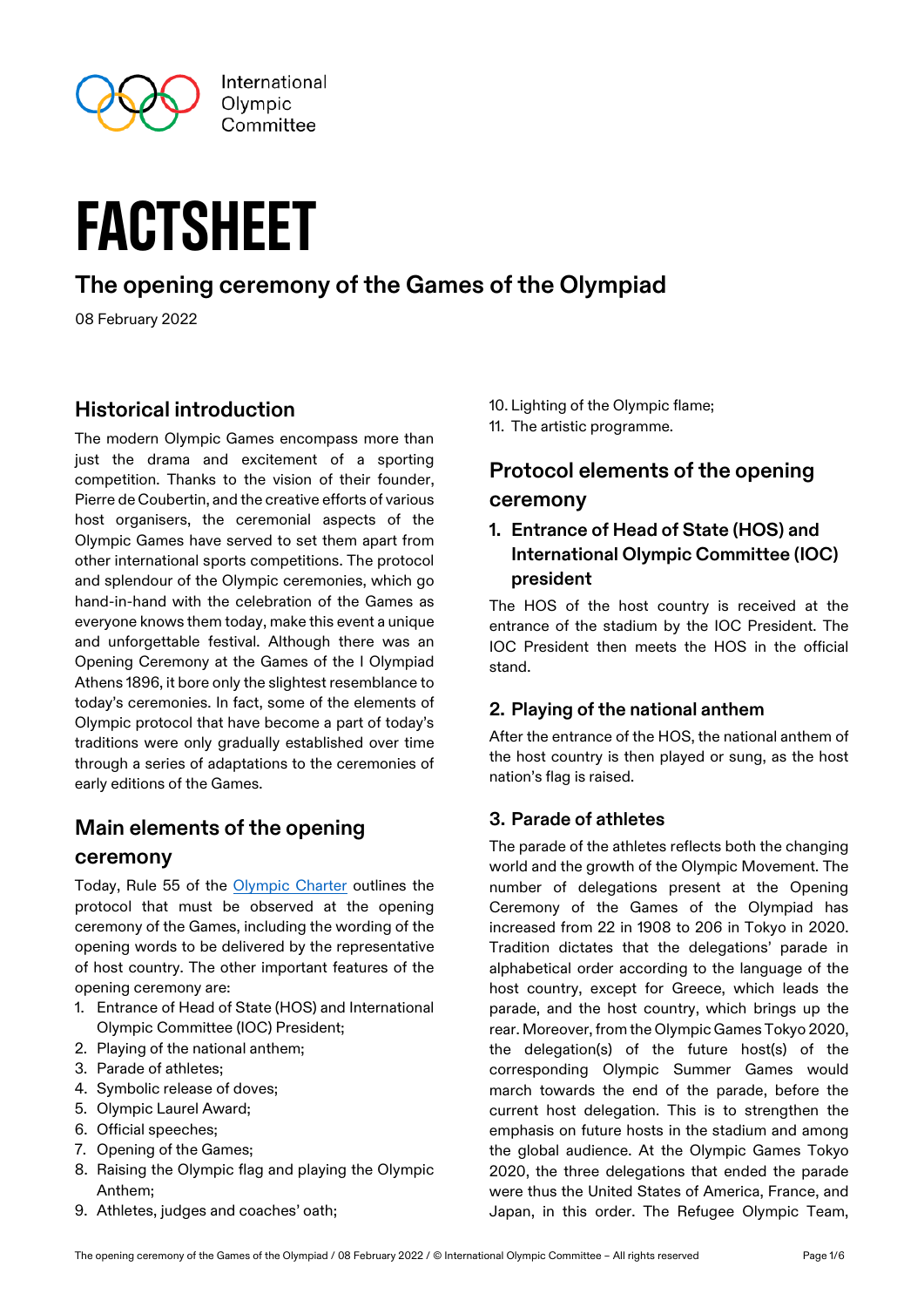

which was second at the Olympic Games Tokyo 2020, came straight after Greece. Each delegation is preceded by a board bearing its country's name, and by its flag.

The usual practice is for the athletes to march behind the flag of their country, but there are sometimes exceptions. For example, the Olympic flag has been used by some nations, such as Great Britain in 1980 in Moscow, the Unified Team in 1992, and Timor-Leste in 2000. On other occasions, a special flag has been used by delegations, such as the two Koreas, which marched together in 2000, in 2004 and again in 2018. Both in Rio 2016 and Tokyo 2020, a Refugee Olympic Team marched behind the Olympic flag. In Tokyo 2020, the athletes of the Russian Olympic Committee also marched behind the Olympic flag.

#### **4. Symbolic release of doves**

As doves are the symbols of peace, the Opening Ceremony protocol calls for a symbolic release of these birds. From 1936 to 1988, the release of the pigeons used to take place before the arrival of the Olympic flame. However, following the unfortunate demise of several pigeons sitting on the edge of the Olympic cauldron at the Opening Ceremony of the Games in Seoul, the use of real birds has been replaced by a symbolic release of doves, which now takes place after the parade of athletes and before the lighting of the Olympic cauldron.

#### **5. Olympic Laurel Award**

The Olympic Laurel is a distinction created by the IOC to honor an outstanding individual for their achievements in education, culture, development and peace through sport. It recognizes the contributions of the laureate to human development, in the spirit of the ancient Olympic Games and according to the vision of Pierre de Coubertin, renovator of the Olympic Games. Starting in Rio de Janeiro, the Olympic Laurel is presented during the Opening Ceremony of every Olympic Games. Kip Keino (KEN) is the first ever recipient of the Olympic Laurel. Symbolising the connection with the ancient Olympic Games, the stone used in the trophy comes from ancient Olympia. The creation of the Olympic Laurel is part of the reforms under Olympic Agenda 2020, the former strategic roadmap for the future of the Olympic Games.

#### **6. Official speeches**

First it is the President of the Organising Committee who gives a brief speech from the rostrum. Then the President of the IOC gives a speech and invite the HOS to open the Games.

## **7. Opening of the Games**

The HOS proclaims the Games open without any further speech by saying: "I declare open the Games of ... (name of City) celebrating the ... Olympiad of the modern era.". Those who have performed this task are royalty and presidents, or their representatives, whether it was a vice-president, a member of the royal family, or a governor-general. *See table A*.

#### **8. Raising the Olympic flag and playing the Olympic Anthem**

After the HOS opens the Games, the Olympic flag, unfurled horizontally, is brought into the stadium. The Olympic Anthem is performed as the flag is raised to the top of the pole. The Olympic flag must be flown for the entire duration of the Games.

The Olympic Anthem, with music by the Greek composer Spiros Samaras and words by Kostis Palamas, was officially adopted by the IOC in 1958 at its Tokyo Session. This anthem was created in 1896 for the first Games of the Olympiad in Athens. It was first performed at the Winter Olympic Games Squaw Valley 1960.

Officially presented at the 17<sup>th</sup> IOC Session in June 1914 in Paris, the Olympic flag was raised for the first time at the Olympic Games Antwerp 1920. The original flag was designed by Pierre de Coubertin. It included the Olympic symbol – the five rings – and the Olympic motto "Citius-Altius-Fortius". However, the motto quickly disappeared, and only the Olympic symbol remained on the flag. Contrary to what is sometimes written, it is the five rings themselves that represent the five continents, not the colours of these rings. In fact, the six colours represented on the Olympic flag – the white background, plus the blue, black, red, yellow and green of the rings – were chosen because at least one of these colours can be seen on the flag of every nation.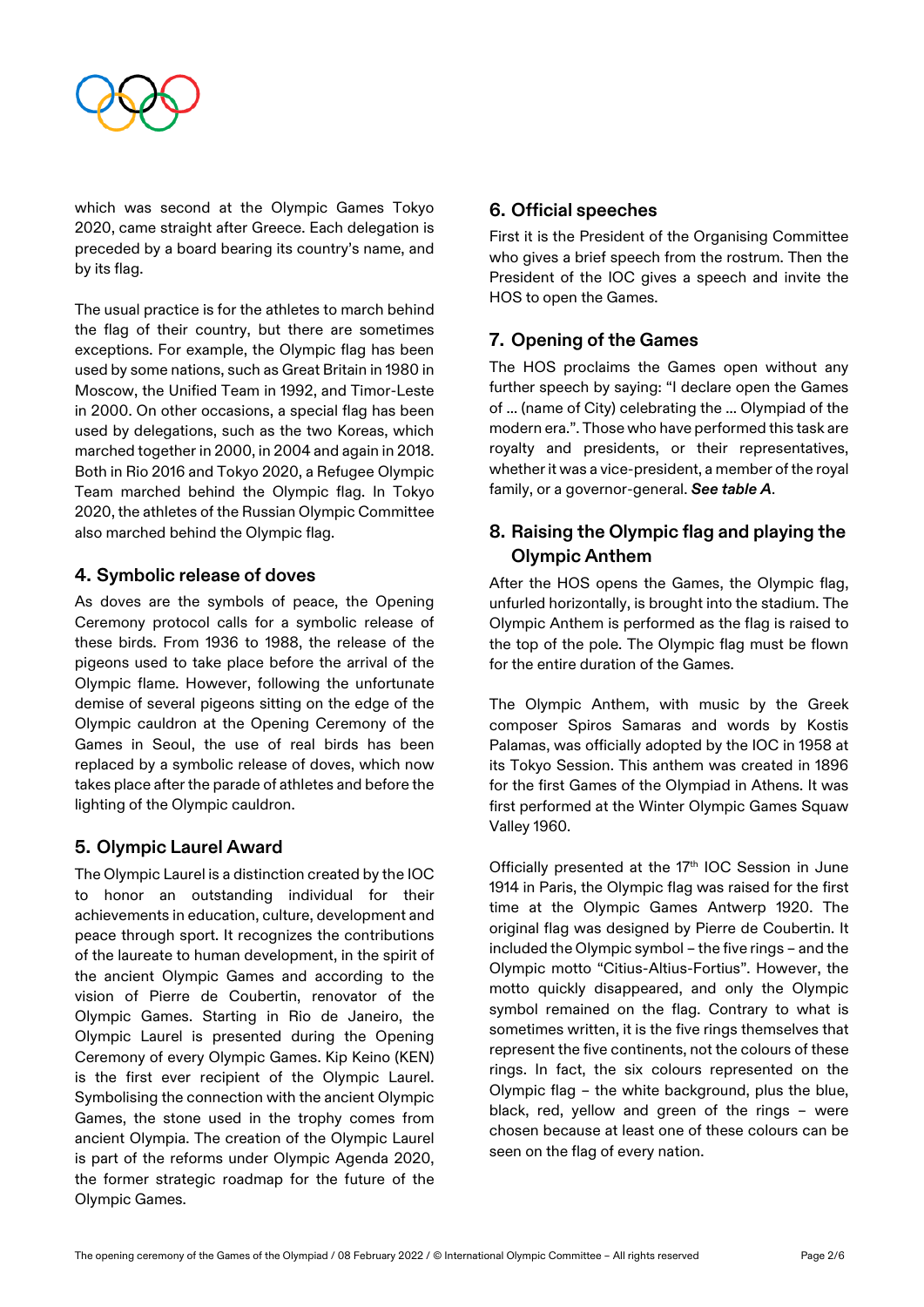

#### **9. Athletes, judges and coaches' oath**

First pronounced by Belgian athlete Victor Boin (water polo, swimming and fencing) at the Games of the VII Olympiad Antwerp 1920, the Olympic oath of modern times is similar to that taken by the Olympic athletes of ancient times – but at the modern Olympic Games, the athletes swear on the Olympic flag, not on the entrails of a sacrificed animal. The Olympic oath of the modern Games was originally written by Pierre de Coubertin, but it has been modified over time to reflect the changing nature of the sporting competition.

The number of oath-takers from the Olympic Games Tokyo 2020 has been extended from three to six – two athletes, two coaches and two judges. Each representative recites their specific line "In the name of the athletes, …", "In the name of all judges, …", "In the name of all the coaches and officials, …". Then the athlete recites on behalf of all three categories: "… we promise to take part in these Olympic Games, respecting and abiding by the rules and in the spirit of fair play, inclusion and equality. Together we stand in solidarity and commit ourselves to sport without doping, without cheating, without any form of discrimination. We do this for the honour of our teams, in respect for the Fundamental Principles of Olympism, and to make the world a better place through sport.". *See table C and D.*

#### **10. Lighting of the Olympic flame**

The Ancient Greeks considered fire to be a divine element, and they kept fires burning constantly in front of their principal temples. This was the case in the sanctuary of Olympia, where the Ancient Olympic Games took place. A flame burned permanently on the altar of the goddess Hestia, and such fires were also lit on the altars of Zeus and Hera, in front of whose temple the Olympic flame is lit today. In ancient times, the flame was lit using the rays of the sun, to ensure its purity, and a skaphia, the ancestor of the parabolic mirror used today to light the Olympic flame.

The flame is carried from Olympia by a relay all the way to its final destination: the Olympic stadium in the host of the Olympic Games about to begin. The final torchbearer will run a lap of the stadium before the flame is used to light the Olympic cauldron, which

remains lit for the duration of the Games and is extinguished only during the closing ceremony.

Like the messengers who proclaimed the sacred Olympic truce, the runners encourage the whole world to put down their weapons and turn towards the Games. The choice of Olympia as a starting point emphasises the link between the ancient and modern Games, and underlines the profound connection between the two. It is only since the Olympic Games Berlin 1936 that the Olympic flame and the torch relay have become two features of protocol that are inextricably linked.

Innovation and symbolism often play an important role in the choice of the last torch-bearers – those who will be remembered forever as having lit the cauldron in the Olympic stadium. *See table B*.

#### **11. The artistic programme**

Usually, the content of the artistic programme is kept secret until the last minute. Over the years, Games organisers have managed to find creative ways to combine Olympic protocol with just the right amount of entertainment, cultural references, technological innovations and festive atmosphere.

The role of Director of the Opening Ceremony of the Olympic Games Rio 2016 has been entrusted to film director Fernando Meirelles, who was accompanied in his mission by a talented team, including film directors Andrucha Waddington and Daniela Thomas, producer Abel Gomes. Over 12,000 volunteers were auditioned for the Opening and Closing Ceremonies. Clearly, Brazilian music and culture featured prominently in the artistic segment, which was full of rhythm and colour to the great delight of the spectators in the Maracanã Stadium and TV viewers across the world.

At the Olympic Games Tokyo 2020, it was an Opening Ceremony that mixed tradition, technology and a message of hope as the Olympic Games Tokyo 2020 got underway. As athletes settled into their position around the field, performers from of all different backgrounds rearranged 45 boxes into a flower. They turned the arrangement inside-out to form the Tokyo 2020 Emblem. Then came the jaw-dropping moment. As 1,824 drones appeared and formed the same emblem, it slowly rose above the stadium to form the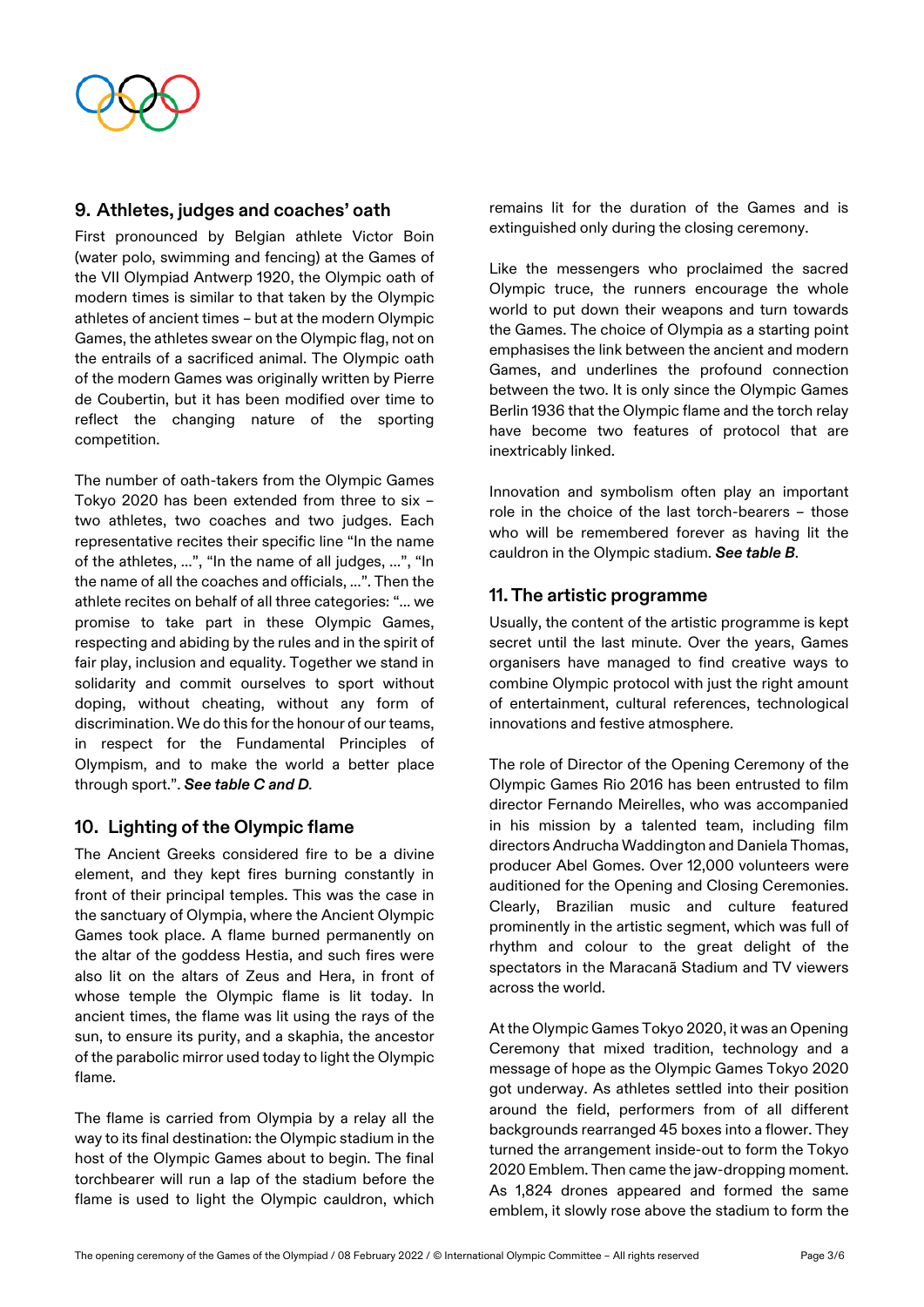

shape of the globe. The drone display could be seen shining bright in the Tokyo night sky. Fifty years ago, John Lennon and Yoko Ono co-wrote the critically acclaimed anthem "Imagine". Reimagined for the Tokyo 2020 Opening Ceremony by the legendary composer Hans Zimmer, the song was performed by singing superstars John Legendand Keith Urban, alongside the Suginami Junior Chorus, Alejandro Sanz, Angélique Kidjo, Mike Knobloch and the drummers of TAIKOPROJECT.

| Table A: Heads of State or their representatives who have declared the Games of the |
|-------------------------------------------------------------------------------------|
| Olympiad open                                                                       |

| Athens 1896      | HM King George I                            |
|------------------|---------------------------------------------|
| Paris 1900       | No official opening                         |
| Saint Louis 1904 | Mr David Francis                            |
| London 1908      | HM King Edward VII                          |
| Stockholm 1912   | HM King Gustav V                            |
| Antwerp 1920     | HM King Albert I                            |
| Paris 1924       | <b>President Gaston Doumergue</b>           |
| Amsterdam 1928   | HRH Prince Hendrick of Mecklenburg-Schwerin |
| Los Angeles 1932 | <b>Vice-President Charles Curtis</b>        |
| Berlin 1936      | <b>Chancellor Adolf Hitler</b>              |
| London 1948      | HM King George VI                           |
| Helsinki 1952    | President J.K. Paasikivi                    |
| Melbourne 1956   | HRH the Duke of Edinburgh                   |
| <b>Rome 1960</b> | President Giovanni Gronchi                  |
| Tokyo 1964       | <b>HM Emperor Hirohito</b>                  |
| Mexico City 1968 | President Gustavo Diaz Ordaz                |
| Munich 1972      | President Gustav Heinemann                  |
| Montreal 1976    | <b>HM Queen Elizabeth II</b>                |
| Moscow 1980      | <b>President Leonid Brezhnev</b>            |
| Los Angeles 1984 | President Ronald Reagan                     |
| Seoul 1988       | President Roh Tae Woo                       |
| Barcelona 1992   | HM King Juan Carlos                         |
| Atlanta 1996     | <b>President Bill Clinton</b>               |
| Sydney 2000      | <b>Sir William Deane</b>                    |
| Athens 2004      | President Kostis Stephanopoulos             |
| Beijing 2008     | President Jintao Hu                         |
| London 2012      | HM Queen Elizabeth II                       |
| Rio 2016         | Interim President of Brazil Michel Temer    |
| Tokyo 2020       | <b>Emperor Naruhito</b>                     |

#### **Table B: The last torchbearers in the Olympic relay**

| Berlin 1936    | Fritz Schilgen     | Athletics |
|----------------|--------------------|-----------|
| London 1948    | John Mark          | Athletics |
| Helsinki 1952  | Hannes Kolehmainen | Athletics |
| Melbourne 1956 | <b>Ron Clarke</b>  | Athletics |
| Rome 1960      | Giancarlo Peris    | Athletics |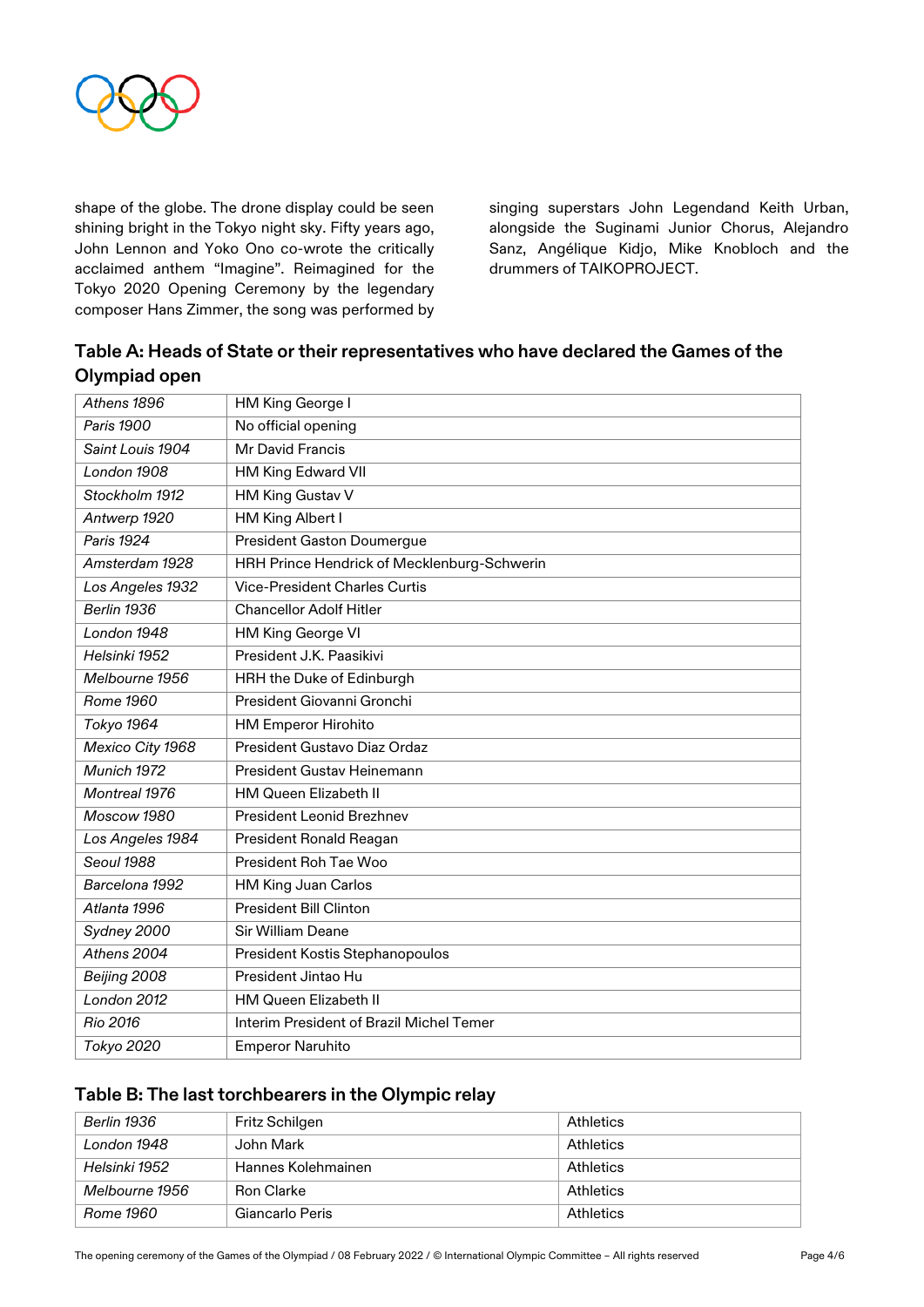

| Tokyo 1964       | Yoshinori Sakai                                 | Schoolchild                     |
|------------------|-------------------------------------------------|---------------------------------|
| Mexico City 1968 | Norma Enriqueta Basilio de Sotelo               | <b>Athletics</b>                |
| Munich 1972      | Günter Zahn                                     | Athletics (junior)              |
| Montreal 1976    | Sandra Henderson and Stéphane Préfontaine       | Gymnastics, Athletics (juniors) |
| Moscow 1980      | Sergei Belov                                    | <b>Basketball</b>               |
| Los Angeles 1984 | Rafer Johnson                                   | <b>Athletics</b>                |
| Seoul 1988       | Chung Sun-Man, Kim Won-Tak, Sohn Mi-Chung       | <b>Athletics</b>                |
| Barcelona 1992   | Antonio Rebollo                                 | Archery                         |
| Atlanta 1996     | Muhammad Ali                                    | Boxing                          |
| Sydney 2000      | Cathy Freeman                                   | <b>Athletics</b>                |
| Athens 2004      | Nikolaos Kaklamanakis                           | Sailing                         |
| Beijing 2008     | Ning Li                                         | Gymnastics                      |
| London 2012      | Duckitt,<br>Cameron<br>Callum<br>Airlie, Jordan | Sailing, Young Ambassador for   |
|                  | MacRitchie, Desirée Henry, Katie Kirk, Aidan    | London 2012, Rowing, Athletics  |
|                  | Reynolds, Adelle Tracey                         |                                 |
| Rio 2016         | Vanderlei Cordeiro de Lima                      | <b>Athletics</b>                |
| Tokyo 2020       | Naomi Osaka                                     | Tennis                          |

# **Table C: Competitors who have taken the oath**

| Antwerp 1920     | <b>Victor Boin</b>              | Fencing                 |
|------------------|---------------------------------|-------------------------|
| Paris 1924       | Georges André                   | <b>Athletics</b>        |
| Amsterdam 1928   | Henri Denis                     | Football                |
| Los Angeles 1932 | George Calnan                   | Fencing                 |
| Berlin 1936      | Rudolf Ismayr                   | Weightlifting           |
| London 1948      | Donald Finlay                   | <b>Athletics</b>        |
| Helsinki 1952    | Heikki Savolainen               | Gymnastics              |
| Melbourne 1956   | John Landy                      | <b>Athletics</b>        |
| Rome 1960        | Adolfo Consolini                | <b>Athletics</b>        |
| Tokyo 1964       | Takashi Ono                     | Gymnastics              |
| Mexico City 1968 | Pablo Lugo Garrido              | <b>Athletics</b>        |
| Munich 1972      | Heidi Schüller                  | <b>Athletics</b>        |
| Montreal 1976    | Pierre Saint-Jean               | Weightlifting           |
| Moscow 1980      | Nikolay Andrianov               | Gymnastics              |
| Los Angeles 1984 | <b>Edwin Moses</b>              | <b>Athletics</b>        |
| Seoul 1988       | Jae Hah, Mi Na Son              | Basketball, Handball    |
| Barcelona 1992   | Luis Doreste Blanco             | Sailing                 |
| Atlanta 1996     | <b>Teresa Edwards</b>           | Basketball              |
| Sydney 2000      | <b>Rechelle Hawkes</b>          | Hockey                  |
| Athens 2004      | Zoi Dimoschaki                  | Swimming                |
| Beijing 2008     | Yining Zhang                    | <b>Table Tennis</b>     |
| London 2012      | Sarah Stevenson                 | Taekwondo               |
| Rio 2016         | <b>Robert Scheidt</b>           | Sailing                 |
| Tokyo 2020       | Yamagata Ryota, Ishikawa Kasumi | Athletics, Table Tennis |